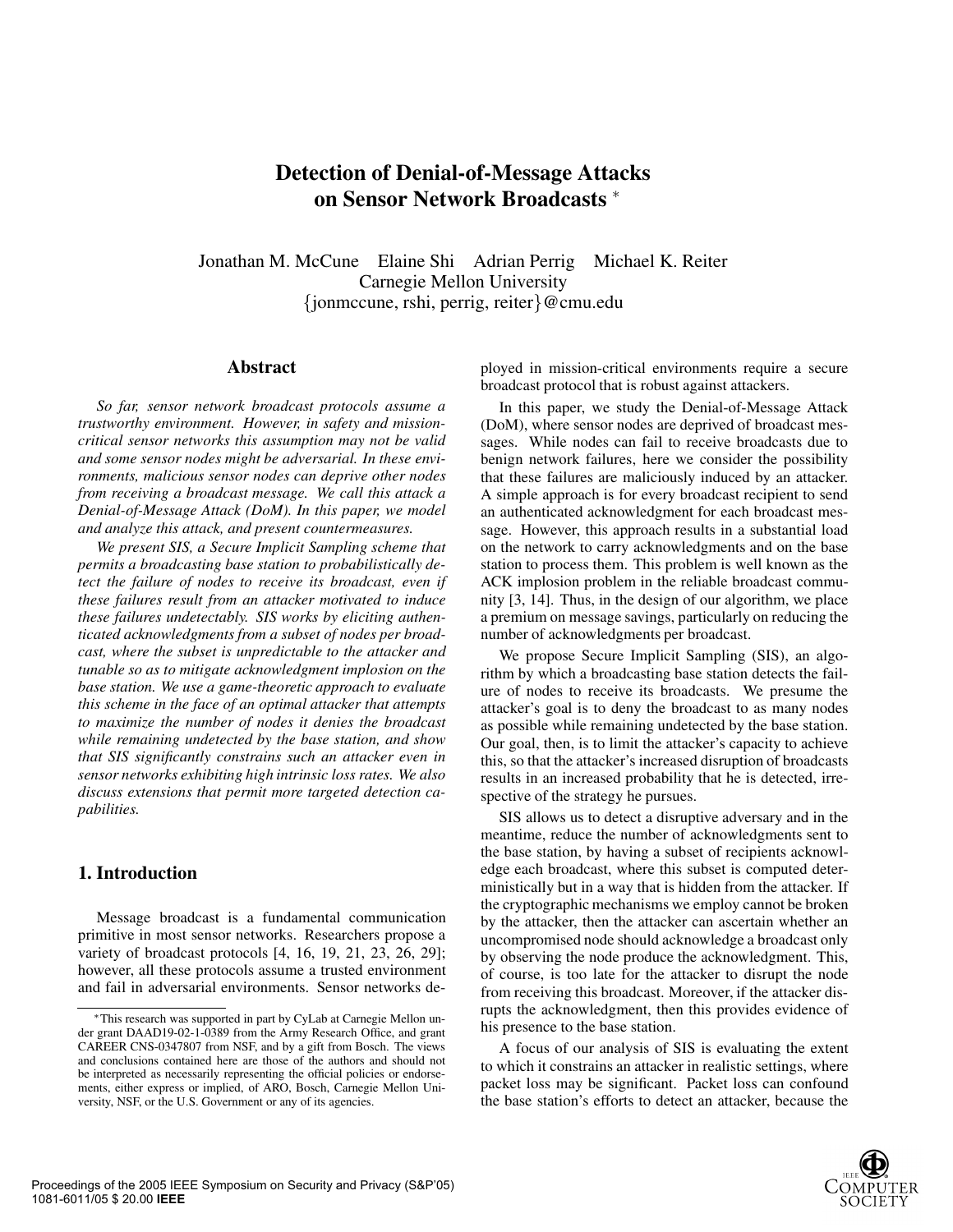cause for an absent acknowledgment could be the network itself: either the broadcast could have failed to reach the recipient, or the recipient's acknowledgment could have been lost in transit to the base station. Using detailed simulations of sensor networks to determine what we believe to be realistic loss behavior, we evaluate our acknowledgment protocol and show that it nevertheless significantly constrains an attacker.

**Related Work** Several researchers have considered the problem of efficient broadcast or efficient flooding in wireless networks [4, 16, 19, 21, 23, 26, 29]. To increase robustness for point-to-point message delivery in sensor networks, researchers considered using multi-path routing, e.g., Deb et al. [7] and Ganesan et al. [11]. Deb et al. also consider the approach of measuring the reliability and dynamically adapting message routing based on the desired delivery probability [6]. However, all of these works assume a trusted environment and are not designed to resist attacks.

Probabilistic solutions for counting receivers of messages have been proposed in the context of multicast group size estimation [10, 22]. Despite the sophistication of these techniques, they assume a trusted environment. Malicious nodes can easily deviate from these protocols, crippling their operation.

Wood and Stankovic [28] study denial-of-service (DoS) attacks in sensor networks. They present numerous DoS attack opportunities. Deng et al. [8, 9], and Karlof and Wagner [15] have considered the problem of secure pointto-point routing in sensor networks. These works do not consider secure message broadcasts.

Staddon et al. discuss the efficient tracing of failed nodes in sensor networks [25]. They assume all nodes have powerful and adjustable radios that can transmit at extended distances; in particular, the base station is able to broadcast a message to all nodes. They present algorithms to trace failed nodes in a trusted environment.

**Contributions** This paper makes the following contributions:

- We introduce the *Denial-of-Message Attack (DoM)* to sensor networks and show how current broadcast protocols are vulnerable to it (Section 2).
- We present Secure Implicit Sampling (SIS), which is to the best of our knowledge the first protocol to detect DoM attacks in sensor network broadcasts (Section 3).
- We use a game-theoretic model and simulation to evaluate SIS, and show that it significantly constrains a DoM adversary even if he behaves optimally (Sections 4 and 5).
- We devise extensions to our basic protocol, including a technique based on Bloom filters by which a base station can specify which nodes should produce an acknowledgment (Section 6).

# **2. Attack Taxonomy**

In this section we describe the shortcomings of existing broadcasting protocols in adversarial environments. The purpose is to study potential techniques that may be valuable to a DoM attacker, whose intent is to prevent broadcast messages from reaching one or more nodes in the network.

# **2.1. Attacks Against Flooding**

In an idealized no-loss network, blind flooding (every node always retransmits exactly once every unique message it receives) is wasteful, since individual nodes are likely to receive the same broadcast multiple times. In practice, however, blind flooding is a commonly used technique, since its inherent redundancy provides some protection from unreliable wireless networks. Still, blind flooding is vulnerable to attacks.

**Blocking Attack** An attacker may seek to compromise a *vertex cut set* of nodes, thereby partitioning the network into two halves, with complete control over communications between the partitions. The attacker can then choose to *block* communications between the partitions. A partition can contain any nonzero number of nodes, so a single isolated node whose only link to the rest of the network is through an attacker who blocks messages, constitutes a vertex cut set.

An attacker may find it difficult to compromise a sufficient number of nodes to obtain a vertex cut set, but he may be able to succeed with fewer compromised nodes, if he could leverage other attacks to prevent a broadcast from reaching one or more nodes. Attacks which can be used to achieve this goal are:

**Denial of Service (DoS)** A malicious node may be able to induce its neighboring nodes to perform excessive computations through an algorithmic attack, preventing the nodes from retransmitting a broadcast in a timely fashion; or consume excessive battery power, dramatically weakening or eliminating the node's ability to transmit messages.

**Jamming** A malicious node may be able to set its radio to transmit continuously, or very frequently, such that it jams the radio receivers on its neighboring nodes. Since the neighboring nodes cannot receive intelligible messages, they will be unable to receive broadcasts.

**Framing** Protocols to detect malicious nodes have been proposed where nodes cast votes to incriminate suspect nodes [20]. A malicious node successfully performs a *framing attack*<sup>1</sup> if it is able to get the network or base station to flag a legitimate node as malicious. Malicious nodes have incentives to vote against well-behaved nodes, so that the votes of the well-behaved nodes are discredited at the base station. In essence, the malicious nodes *frame* the wellbehaved nodes.

<sup>&</sup>lt;sup>1</sup>In this context *framing* refers to the act of maligning another party without provocation or just cause.

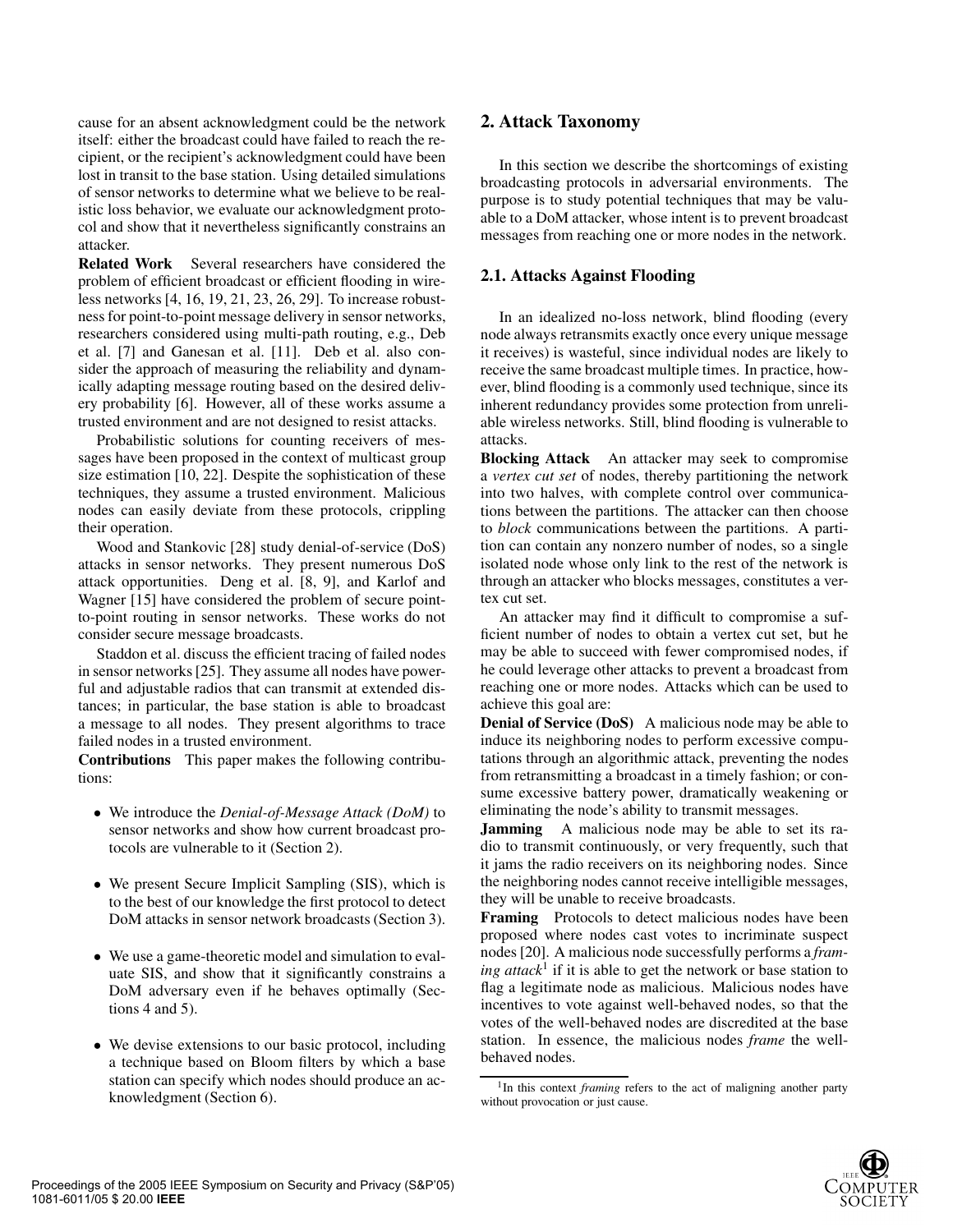**Rushing** In blind flooding, nodes perform duplicate suppression by tracking the content of recent of broadcasts so that they do not retransmit the same message more than once. This is imperative since nodes are likely to receive the same message multiple times. An attacker can defeat an insecure (i.e., a simple unique identifier for each broadcast consisting of a sequence number) duplicate-suppression technique by performing the *rushing attack* [13]. In this attack, two or more malicious nodes are assumed to have a means of communicating which is faster than ordinary broadcast propagation. Alternatively, the malicious nodes can use a denial-of-service attack to slow down other nodes' message propagation. The malicious node nearest the broadcast source *rushes* the broadcast to the far-away node, which alters the message's content without altering the fields used for duplicate suppression and then retransmits the message in the far-away part of the network. This malicious message propagates to one or more nodes, which will then reject the legitimate message when it finally arrives due to duplicate suppression. Unfortunately, current rushing prevention mechanisms have a high communication and computation overhead [13].

Since the payloads of broadcast messages do not change as the message propagates, hash-based duplicatesuppression can be used to nullify such rushing attacks. That is, if each node uses the hash of the message payload to perform duplicate suppression, an altered and rushed message does not cause rejection of the legitimate message.

#### **2.2. Weaknesses in Efficient Broadcast**

More efficient broadcast protocols other than blind flooding have been proposed. While most of the attacks on flooding which we review in the previous section also apply to these efficient broadcast mechanisms, we now study attacks specific to these efficient broadcast mechanisms.

**Cluster-based Flooding** Cluster-based flooding protocols, e.g., [17, 19, 26], use various heuristics to identify a subset of nodes—the cluster-heads—to retransmit broadcasts in an attempt to reduce or eliminate redundant transmissions. The frequency with which clusters are reestablished influences a particular protocol's susceptibility to the attacks we discuss.

In blind flooding, it is necessary for a malicious node to somehow compromise a vertex cut set of nodes to perform a blocking attack against a partition of the network. In a clustering scheme, it is only necessary to prevent cluster-heads from forwarding messages, since ordinary nodes do not retransmit broadcasts. Thus, attackers that can DoS, jam, frame, or otherwise disable cluster-heads can be successful with far fewer compromised nodes. This also gives malicious nodes incentive to become cluster heads. To further exacerbate this weakness, many clustering protocols allow nodes to nominate themselves for the position of clusterhead. Malicious nodes can always volunteer. Another insecure cluster-head selection scheme is based on the clusterhead volunteer with the lowest node ID. The malicious node can easily spoof its node ID such that it is always selected.

**Tree-based Broadcast** Tree-based broadcast protocols, e.g., [4], typically build a spanning tree over the network, where the broadcast source is the root of the tree. In treebased protocols, only non-leaf nodes retransmit the broadcast message. Tree-based protocols are similar to clusterbased protocols if we look at the non-leaf nodes as cluster heads. Therefore, many attacks that work for clustering protocols also work for tree-based protocols. For the blocking attack, it will suffice to block non-leaf nodes. Malicious nodes can also violate the clustering protocol to get elected as non-leaf nodes to get an advantage.

**Conclusions** The trend we see is that, as a protocol for flooding becomes more efficient, it also becomes more fragile and vulnerable to attack, since ever-fewer nodes retransmit broadcasts. Since efficiency was the primary goal of these protocols, little was done to secure the cluster-head selection process. Thus, the attacker can effectively partition the network by lying about selection criteria such that it always becomes the cluster-head or intermediate node.

# **3. Secure Implicit Sampling**

In this section, we describe Secure Implicit Sampling (SIS), a protocol to detect the Denial-of-Message Attack in sensor network broadcast. SIS uses controlled probabilistic checking to request message acknowledgments from a subset of nodes. Using cryptographic techniques, SIS constrains an attacker such that he is unable to guess ahead of time which subset of nodes are sampled. We also discuss how to tune the parameter of the sampling process to enable a tradeoff between the false positive and false negative rates. It is challenging to accurately classify broadcast message loss in a sensor network as the result of an attack, as opposed to collision or contention in wireless networks.

# **3.1. Assumptions**

We assume the existence of a base station which is considerably more powerful than ordinary sensor nodes in terms of computational power, storage, etc., but not in terms of radio transmission power. Specifically, we assume that the base station is able to perform on the order of  $10^6$  pseudorandom function computations in the time it takes for a broadcast message to propagate through the network and acknowledgments to propagate back. We assume the base station is the source of all legitimate broadcast messages.

We also assume that a secure key-management protocol is present, e.g., [24], to establish and manage secure pairwise keys between each node and the base station.

## **3.2. The Basic Protocol**

We perform random sampling of broadcast acknowledgments. We have identified several security requirements for our sampling protocol: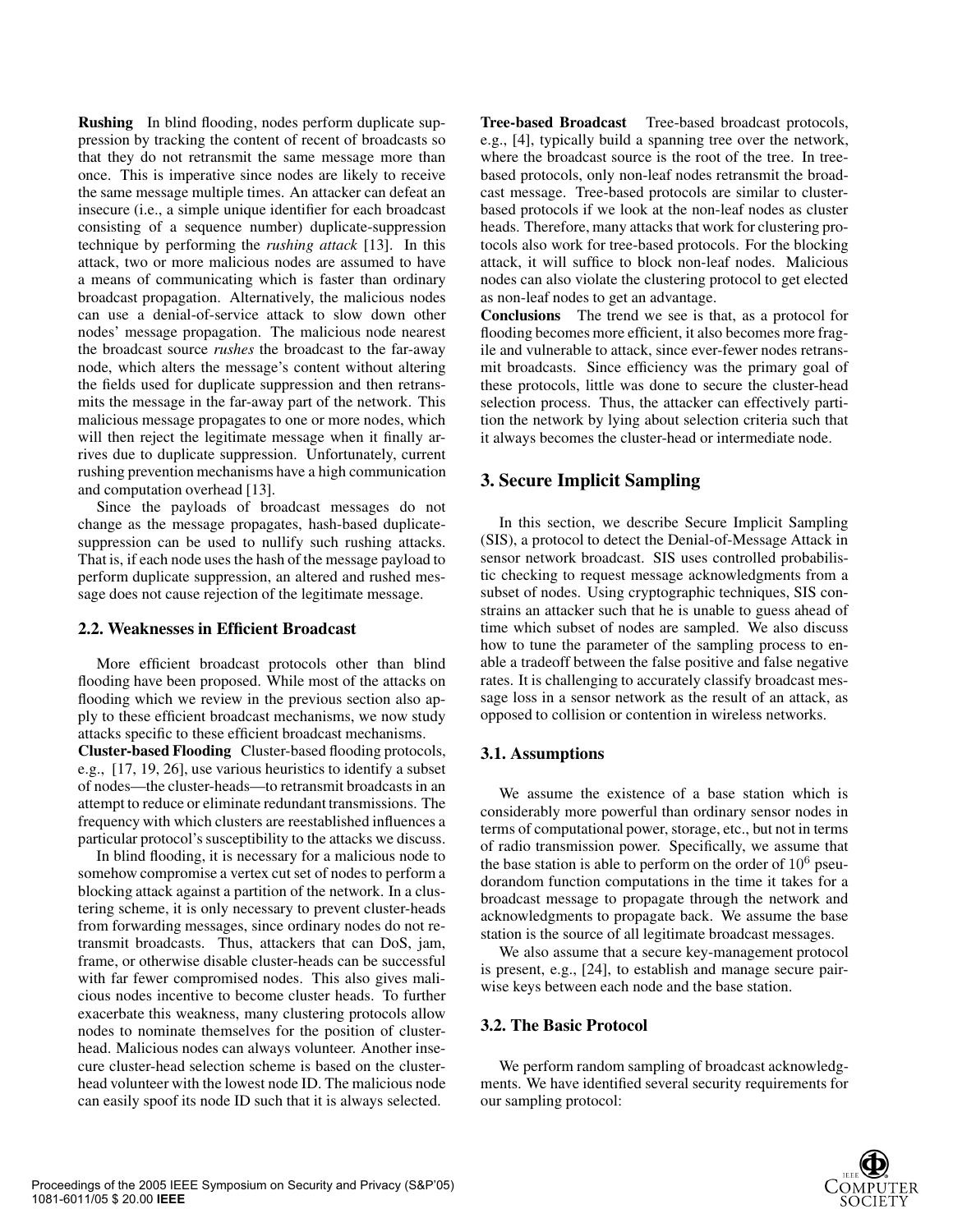- 1. It is necessary to apply appropriate cryptographic functions to ensure data origin authentication, i.e., the base station has to be sure which node sent the ACK and that it is not forged by some malicious node.
- 2. An attacker must have no way of finding out a priori which set of nodes are selected to send acknowledgments, otherwise a sophisticated attacker may selectively forward the message to the selected nodes.

We introduce the following notation:

- Msgs: The set of possible broadcast messages. We assume that each broadcast message that the base station sends is unique.
- $F: A$  pseudorandom function family

$$
F: \mathsf{Keys}(F) \to \mathsf{Msgs} \to \mathsf{Range}(F)
$$

parameterized by a secret value  $K \in \text{Keys}(F)$ . We write  $F(K, m)$  for  $F(K)(m)$ . Informally, if K is randomly chosen from  $Keys(F)$ , then an attacker not knowing K cannot distinguish  $F(K)$  from a randomly chosen function from Msgs to Range $(F)$ , even after seeing  $F(K, m)$  for many values  $m \in M$ sgs of its choosing. In practice, a pseudorandom function family is often implemented using a block cipher, e.g., AES [5].

- $K_{sk}^F$ : A key randomly chosen from Keys(F) that is<br>shared between the broadcast source and the node k shared between the broadcast source and the node  $k$ .
- $f_p(x)$ : A function  $f_p$ : Range $(F) \rightarrow \{0, 1\}$  such that  $|\{x \in \text{Range}(F) : f_p(x)=0\}| \approx p \cdot |\text{Range}(F)|$ . That is,  $f_p$  is a function for which the fraction of inputs that map to 0 is p, and  $1 - p$  map to 1.
- MAC: A function family

$$
\mathsf{MAC}: \mathsf{Keys}(\mathsf{MAC}) \to \mathsf{Msgs} \to \mathsf{Range}(\mathsf{MAC})
$$

parameterized by a secret value  $K \in \text{Kevs}(\text{MAC})$ . We write  $MAC(K, m)$  for  $MAC(K)(m)$ . MAC is a *message authentication code*: Informally, if K is randomly chosen from Keys(MAC), then an attacker not knowing K cannot produce MAC(K, m) for any  $m \in M$ sgs, even after having seen  $MAC(K, m')$  for many  $m' \neq m$ <br>of its choosing Theoractice a common MAC impleof its choosing. In practice, a common MAC implementation is the HMAC algorithm [1].

•  $K_{sk}^{MAC}$ : A key randomly chosen from Keys(MAC) that is shared between the broadcast source and the node k.

Based on our security requirements, we propose the following protocol: Upon receiving a broadcast m from the base station s, node k tests whether  $f_p(F(K_{sk}^F, m)) = 0$ . If so, it sends  $a = \text{MAC}(K_{sk}^{\text{MAC}}, m)$  to s. We assume node<br>k authenticates each broadcast m as coming from the base  $k$  authenticates each broadcast  $m$  as coming from the base station. Note that upon the reception of a message, it is implicit which set of nodes are selected to acknowledge. In fact, each node can be viewed as being selected independently with probability  $p$ . This method rules out the need to send explicit ACK requests to selected nodes, reducing the communication overhead.

When the base station  $s$  receives an acknowledgment  $a$ purportedly from node  $k$  for broadcast  $m$ , it confirms that  $\widehat{\text{MAC}}(K_{sk}^{MAC}, m) = a$ . For a particular round i, let  $S_i$  be the number of ACKs expected  $R_i$  the number of ACKs the number of ACKs expected,  $R_i$  the number of ACKs received and confirmed. The base station can compute  $S_i$ by checking  $f_p(F(K_{sk}^F, m)) = 0$  for every node in the network. This is efficient based on our assumption that the base station can efficiently compute on the order of  $10^6$  pseudorandom functions. If  $R_i/S_i < h$ , where h is a threshold value, an alarm is raised. Note that  $h$  is not necessarily a constant, it may also be a function of  $S_i$ .

If we assume no packet loss or node failures,  $h = 1$ , i.e., an attack is signaled if  $R_i < S_i$ . In the real world where probabilistic packet loss comes into play, it is challenging to determine the right threshold value used to signal an attack; setting it too high will give rise to excessive false positives (signaling an attack when there is none), while setting it too low will result in a high false negative rate (attackers being able to escape detection).

We propose to use a training phase, where the base station performs a test of the network when it is most likely to be functioning correctly, e.g., immediately after the sensor network is deployed. This normal lossy situation is used as a baseline for comparison in the detection phase. In this way, we tune our threshold to account for normal packet losses. Changes in the natural loss rate of the network following completion of the training phase will have a negative impact on the accuracy of our detection scheme.

Malicious nodes performing a DoM attack are motivated to remain undetected for as long as possible, thus they never drop acknowledgments (the acknowledging node has already received the broadcast) and they always send back acknowledgments when sampled.

#### **3.3. Analysis**

Our analysis is based on the assumption that missing acknowledgments are caused by network load or malicious activity; we assume there are no node failures. We first analyze the ideal world, where there is no packet loss (*0-loss*). In this world, there are no false positives; any lost acknowledgment implies an attack. Let  $x$  be the number of victim nodes and  $p$  the probability that a node gets sampled (selected to return an acknowledgment). Then the probability of detection could be calculated as follows:

$$
\mathrm{Pr}_{0\_loss}(\text{detection}) = 1 - (1 - p)^x
$$

Though the 0-loss assumption does not hold in practice, the above calculation is useful in the sense that: 1) it is

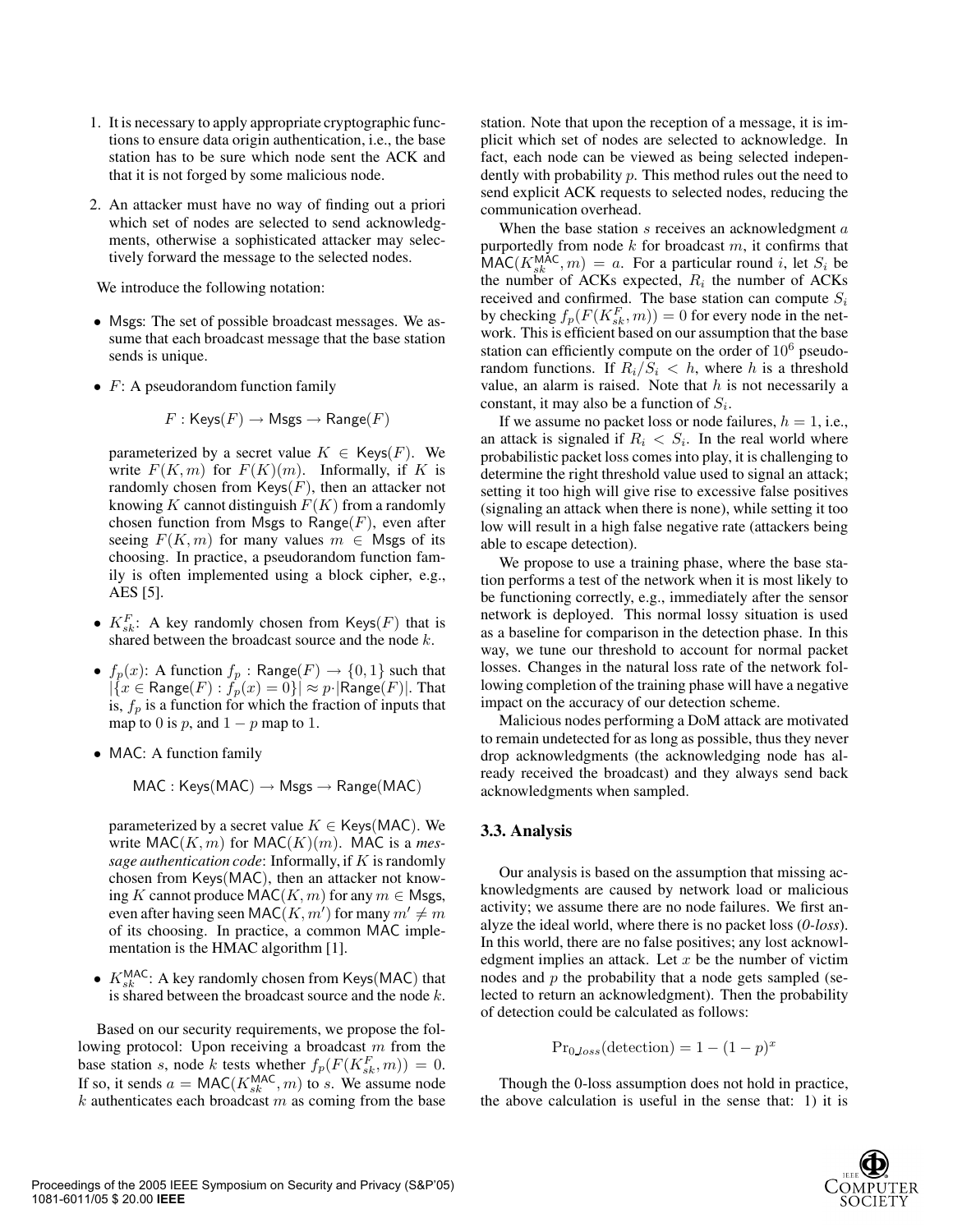straight-forward and gives us intuition about the effectiveness of the scheme; 2) it is an upper-bound for the probability of detection in the lossy world; 3) it approximates the probability of detection well when packet loss rate is small. The false negative rate is one minus the probability of detection:

$$
Pr0_loss(false negative)
$$
  
= 1 - Pr<sub>0Loss</sub>(detection)  
= (1 - p)<sup>x</sup>

We now consider the real world, lossy case. We introduce the basic model for our detection system, explain how to set the threshold value, and analyze the false positive and detection rate of our system.

We use a training phase to obtain an estimate of the natural loss rate of the network. For this purpose we make the following assumptions. We assume that the network operates under a stable environment (i.e., network topology and radio properties are fixed and do not vary over time), and all other activities of the sensor network aside from the broadcast (e.g., routing updates) remain stable over time.

Let  $p_i$  be the probability that the base station receives an ACK from the  $i^{th}$  node given that it is sampled. The failure to receive an expected acknowledgment may either arise from the probabilistic loss of an outbound message or the loss of an incoming acknowledgment. We do not explicitly distinguish between these two cases in our model. We assume that lost ACKs from different receivers are independent of each other. In reality, losses may be correlated due to local radio interference or other networking errors. We plan to consider correlated message losses in future work.  $p_i$  will vary for each node i because each node is in a different position (i.e., number of hops away from the base station, number of neighbors, etc.) in the network. In reality, due to the additional radio resource contention the acknowledgments bring in,  $p_i$  is dependent on the particular set of nodes sampled.

However, when the sample size is relatively small as compared to the network size, the effect of the acknowledgments on the wireless medium is negligible. Therefore, we can assume that regardless of what subset of nodes are sampled, each  $p_i$  will remain stable.

The problem reduces to the following: we have  $n$  different coins, where coin i has probability  $p_i$  of flipping heads. We randomly choose  $s$  out of  $n$  coins and flip them. Let  $R$ be the number of "heads" among the s coins. It is easy to show that as  $n \to \infty$ ,  $R \to Binomial(s, p_{r0})$ , where

$$
p_{r0} = \frac{1}{n} \cdot \sum_{i=1}^{n} p_i
$$

.

Therefore, under our model, the number of ACKs received approximates a binomial distribution over  $p_{r0}$  and  $S_i$ , where  $S_i$  is the number of expected ACKs in round i, and  $p_{r0}$  is defined by the expression above. Intuitively,  $p_{r0}$ 

is the probability an expected ACK is received. In addition, <sup>1</sup> <sup>−</sup> <sup>p</sup>r<sup>0</sup> reflects the *natural loss rate* of the network under normal conditions.

In Appendix A, we show how well this simplistic model approximates our simulation scenario. In reality, different networks may exhibit entirely different characteristics, so it is important to choose a model that reflects the actual network characteristics.

In the training phase, the base station will obtain an estimate of  $p_{r0}$ . Assume the training phase consists of r rounds. The number of nodes sampled in each round is  $S_1, \ldots, S_r$ , and the number of ACKs received is  $R_1, \ldots, R_r$ . Thus

$$
p_{r0} \approx \frac{\sum_{i=1}^{r} R_i}{\sum_{i=1}^{r} S_i}
$$
 (1)

In the detection phase, the base station first computes  $S_i$ for each round by going through all nodes in the network. In the presence of an attack, the observed  $R_i$  will deviate from the anticipated  $Binomial(S_i, p_{r0})$  distribution. Therefore, to flag an attack, we could perform the following hypothesis test:

$$
H_0: p_r \ge p_{r0}
$$
 vs.  $H_1: p_r < p_{r0}$ 

where  $p_r$  is the estimate of the probability that an expected ACK is lost from the observed  $R_i$ .

Let

$$
T = \Pr(\leq R_i \text{ ACKs received } | S_i \text{ sampled})
$$

$$
= \sum_{j=1}^{R_i} {S_i \choose j} \cdot (p_{r0})^j \cdot (1 - p_{r0})^{S_i - j}.
$$

Reject  $H_0$  if  $T < \alpha$ , where  $\alpha$  represents the *false positive* rate of the detection scheme.

The probability of detection grows with the impact of the attack. We quantify the attacker's impact with  $x$ , the number of deprived nodes in one round of broadcast. Note that the packet delivery performance of a real sensor network is probabilistic, thus an attacker's influence is also probabilistic. While  $x$  is the number of deprived nodes, we are unable to determine exactly which of them are the direct victims of the attack and which are caused by probabilistic loss. In spite of this,  $x$  is a straight-forward measure of the attacker's impact. For any test we use, it is possible to rewrite the rejection rule as:  $R_i < f(S_i)$ , where  $f(S_i)$  is a function of  $S_i$ . Particularly, for the aforementioned test using the binomial distribution:

$$
f(S_i) = \max_{t,t \in Z} \left\{ \sum_{j=1}^{t} \binom{S_i}{j} \cdot (p_{r0})^j \cdot (1 - p_{r0})^{S_i - j} < \alpha \right\}
$$

Figure 1 derives the probability that an attack is detected.

Note that in the 0-loss world,  $f(s) = s$ , and the expression in Figure 1 simply reduces to  $Pr(\text{detection})$  =  $1 - (1 - p)^x$ . Also, when packet loss is negligible, i.e.,  $p_{r0} \approx 1$ , we can use Pr(detection) =  $1 - (1 - p)^x$  to approximate the probability of detection.

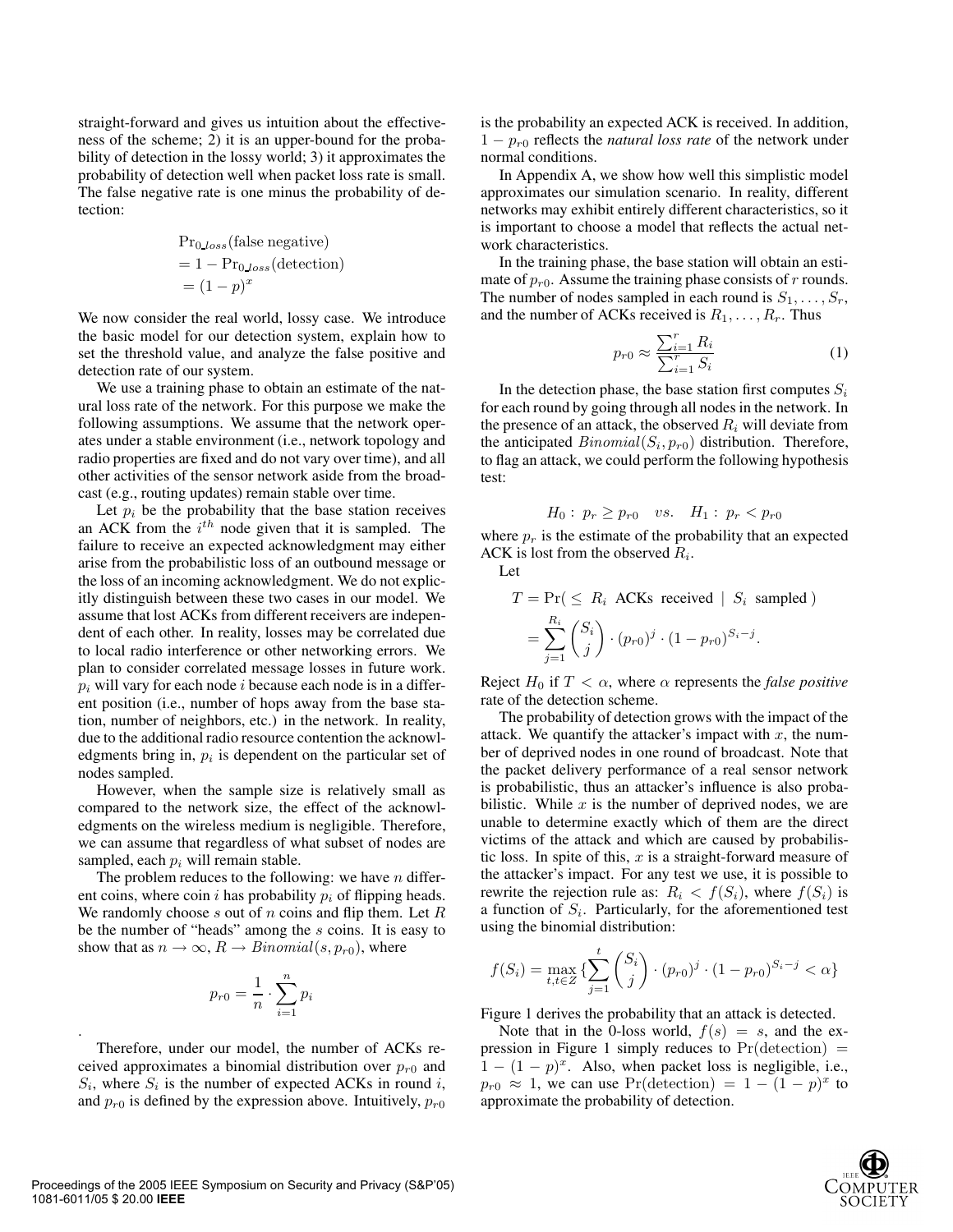Pr(detection)  $=\sum_{n=1}^{\infty}$  $s=0$  $\left[\Pr(R_i < f(s)|S_i = s) \cdot \Pr(S_i = s)\right]$  $=\sum_{n=1}^{\infty}$  $s=0$  $\left[\Pr(S_i = s)\sum^s\right]$  $q=0$  $\left(\Pr(R_i < f(s)|Q = q) \cdot \Pr(Q = q)\right)$  $\geq \sum_{s=0}^n$  $\bigg[Pr(S_i = s)$   $\sum_{i=1}^{s}$  $\sum_{q=s-f(s)+1}^{s} Pr(R_i < f(s) | Q = q) Pr(Q = q)$  $=\sum_{n=1}^{\infty}$  $s=0$  $\binom{n}{s} p^s (1-p)^{n-s}$  min(x,s)  $q=max(s-n+x,s-f(s)+1)$  $\left(^{n-x}_{s-q}\right)\left(^{x}_{q}\right)$  $\binom{n}{s}$ –  $=\sum_{n=1}^{\infty}$  $s=0$  $\binom{n}{s} p^s (1-p)^{n-s}$  min(x,s)  $q=max(s-n+x,s-f(s)+1)$  $\left(\begin{smallmatrix} n-x\ s-q \end{smallmatrix}\right) \left(\begin{smallmatrix} x\ g \end{smallmatrix}\right)$  $\binom{n}{s}$ –

**Figure 1. Derivation of the probability that an** attacker is detected.  $S_i$  is the number of sampled nodes in a particular round  $i$ ;  $R_i$  is the **number of received ACKs;** Q **is a random variable denoting the number of deprived nodes** in the sampled subset; n is the network size; x **the number of deprived nodes;** p **the probability each node is sampled. Note that when we use a reliable routing protocol to route back the ACKs, the "**≥**" sign in the third line is strictly "**=**".**

## **4. The Optimal Attacker**

We consider an attacker whose goal is to deprive nodes of broadcast messages. His success is defined in terms of the number of legitimate nodes deprived of a broadcast. Without a detection system, the payoff for such an attacker is proportional to the number of deprived nodes. Therefore, if the attacker is able to selectively compromise any node in the network, his best strategy is to compromise all neighbors of the base station. In this way, he can cut off all the rest of the network from the base station, and achieve maximum payoff conveniently.

If SIS is present, a simplistic attacker as described above will no longer be successful. The attacker's chances of being detected by SIS increase with the number of deprived nodes. Once the attacker is detected, his payoff goes to zero as the system will start attack countermeasures. Thus a clever attacker will try to remain undetected with high probability while still doing damage to the network. In reality, the attacker's optimal strategy depends on the attack countermeasure we perform upon detection of malicious behavior. In the analysis that follows, we assume a simple model where once detected, the malicious nodes' payoff goes to zero.

In this section, we analyze SIS from a game theoretic perspective. We model the attacker with a Markov Decision Process (MDP) as shown in Figure 2.



**Figure 2. Markov Decision Process (MDP) for the attacker. In the undetected state, the attacker has** 1 ...n **possible actions, i.e., depriving** 1 ...n **nodes. Each arrow is labeled with** the tuple  $(p, r)$ , where  $p$  is the probability and r **is the reward.**

#### **4.1. Attacker Reward Function**

In a particular round  $i$ , the attacker's immediate reward  $r_i$  is the number of victim nodes in round i, if he has escaped detection by the end of round  $i$ ; and 0, if he was detected in or before round i.

The attacker's total reward is defined as:

$$
J = r_0 + \gamma r_1 + \gamma^2 r_2 + \gamma^3 r_3 \dots
$$
  
= 
$$
\sum_{i=0}^{\infty} \gamma^i r_i
$$

where  $\gamma$  is the discount factor,  $\gamma$  < 1, meaning the attacker always attaches less importance to a future reward.

The attacker's action is indicated by  $x$ , the number of victim nodes per round. His total discounted reward  $J$  is a function of  $x$ :

$$
J(x) = E[Total reward | x \text{ victim nodes per round}]
$$
  
= Pr(false neg. |x \text{ victim nodes}) \cdot (x + \gamma J(x))

yielding

$$
J(x) = \frac{x \cdot \Pr(\text{false neg.}|x \text{ victim nodes})}{1 - \gamma \cdot \Pr(\text{false neg.}|x \text{ victim nodes})}
$$
(2)

Note that when  $\gamma = 0$ , the attacker is only concerned about maximizing his immediate reward, and his reward function reduces to:

$$
J(x)=x\cdot\Pr(\text{false neg.}|x\;\text{victim nodes})
$$

When  $\gamma = 1$ , the attacker attaches equal importance to his immediate reward and future reward, and his reward function reduces to:

$$
J(x) = \frac{x \cdot \Pr(\text{false neg.}|x \text{ victim nodes})}{\Pr(\text{detection}|x \text{ victim nodes})}
$$

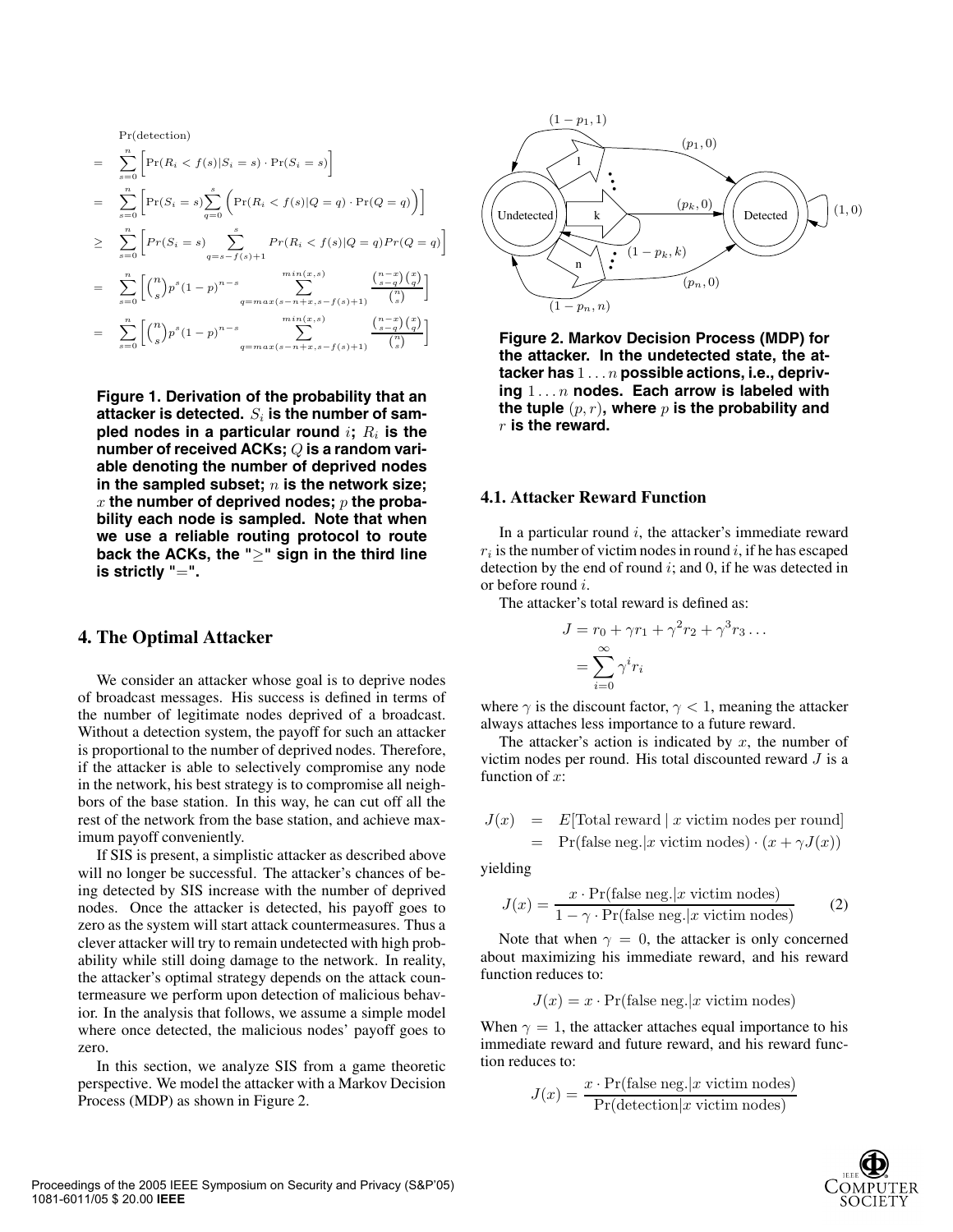

**Figure 3. Attacker's maximum expected discounted reward as a function of** p **in the 0-loss world.**

This is his expected immediate reward in a single round multiplied by the expected number of rounds before he is detected.

We now study the optimal behavior of the attacker in the no-loss case. The attacker's reward function reduces to:

$$
J(x) = \frac{(1-p)^x \cdot x}{1 - \gamma (1-p)^x}
$$

p is the probability each node gets sampled. Let  $x^*$  be the point where  $J(x)$  reaches its maximum  $J^*$ . Figure 3 plots  $x^*$  and  $J^*$  against p. The two plots correspond to  $\gamma = 0.95$ and  $\gamma = 0.8$  respectively. We can see that as  $\gamma$  becomes small, i.e., the attacker is more concerned about his shortterm reward, the optimal attacker tends to deprive more nodes in the current round, and he will remain in the network for a relatively short time (as indicated by the distance between the dashed curve and the solid curve).

#### **4.2. Reward Analysis**

For the no-loss case, the attacker's maximum expected reward decreases as  $p$  (the probability that a given node is sampled) grows. In other words, as  $p$  grows, we are paying the price of increased transmission overhead for higher security guarantees. This is not necessarily true, however, in the real world with natural packet loss. In the real world, we expect  $p_{r0}$  to eventually decrease as p increases, i.e., as we transmit more acknowledgments for each broadcast, the network will be operating at a higher load, and we expect a higher level of congestion and packet loss. Therefore the effect of acknowledgments is two-fold in a real sensor network: 1) it causes more network congestion and hence a higher "natural" loss rate of the broadcast message; 2) it gives us a probabilistic guarantee on the delivery of the message. Thus in the real world, the attacker's gain will no longer be monotonically decreasing as a function of  $p$ , and paying the price of higher transmission overhead will not always yield additional security.

We now use a game-theoretic perspective to analyze this tradeoff. Consider the attacker and our detection system as two players in a zero-sum game, i.e., the gain of the attacker is the loss of our system. The attacker is entitled to choose  $x^2$ , while our system chooses p. Let  $J(p, x)$  be the attacker's payoff function. The equilibrium of the game,  $\omega$ , is given by the following *minimax* construction:

$$
\omega = \min_{0 \le p \le 1} \; \max_{1 \le x \le n} J(p,x)
$$

The above analysis will enable us to tailor our  $p$  for different network settings. Once the network is deployed, i.e., the layout of nodes, radio and environmental factors are determined, the base station can test the network and obtain an estimate of  $p_{r0}$  under different choices of p. The test should be performed in the absence of an attacker. Then the base station can use the *minimax* construction to determine the optimal  $p$  value for this particular setting. We will use this game-theoretic analysis when we compare simulation results with the expected behavior based on the analysis.

# **5. Simulation Results**

We have developed extensions to GloMoSim [27] to simulate SIS with *blind flooding*. Our extensions also model attackers that drop broadcast messages.

<sup>2</sup>In practice, the attacker may not be so powerful as to have full control over  $x$ . However, an intelligent attacker will try his best, with his available resources, to approximate  $x^*$ , the analytical optimal strategy.

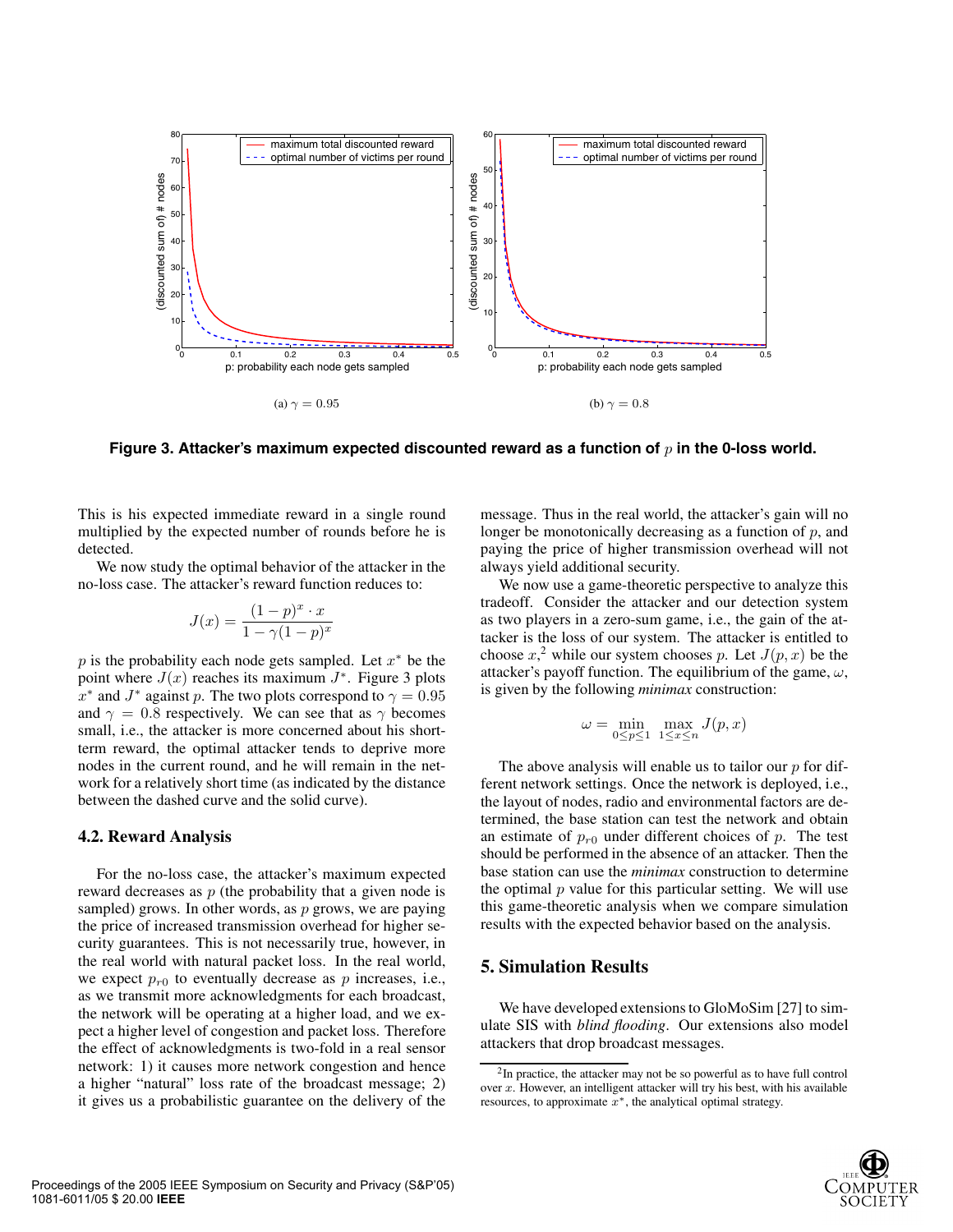#### **5.1. Motivation**

We want our simulations to resemble actual radio performance. In particular, modeling packet reception as a simple radius based on ideal radio-range will yield unrealistic results. The probability of reception at node  $B$  of a packet transmitted from node  $A$  to node  $B$  demonstrates a heavy tail, remaining above 0 well beyond the advertised range of a given radio. Still, the probability never reaches 1.0, even if the nodes are extremely close [12]. Constructing an analytical model of this kind of environment is an open research challenge, thus, we use simulation to confirm our analytical results.

# **5.2. Setup**

To achieve the desired realistic behavior, we have performed all of our simulations with radio noise accumulation enabled in GloMoSim [27]. We use the default GloMoSim values for the remaining network device parameters. We find that the reachability behavior of our simulated broadcasts is similar to the behavior observed in experiments conducted on actual sensor nodes [12]. For each data point, we use at least 20 simulation runs.

We configured GloMoSim to use a Bellman-Ford routing protocol to route acknowledgements back to the base station. At the beginning of each simulation run, we allow sufficent time for the table exchanges necessary in this distance-vector protocol to stabilize. During each individual experiment, the topology remains constant, minimizing the need to send routing updates.

For each experiment, we first randomly generate a network topology. Then, we ran simulations with no attackers to derive the parameter  $p_{r0}$ , as defined in Equation 1. Note that  $p_{r0}$  obtained in this way will account for the natural loss rate, including any message loss due to collision or contention from the acknowledgment routing protocol overhead. After obtaining  $p_{r0}$ , we ran many simulation rounds with varying percentages of randomly compromised nodes. Each compromised node sends back an acknowledgement if sampled, but compromised nodes do not forward any broadcast messages.

The analysis of the optimal attacker in Section 4 demonstrates the tradeoffs an attacker makes when trying to achieve his goals. In particular, finding the optimal set of nodes the attacker should compromise is intimately tied to a particular network topology.

Our analysis of SIS is based on the number of deprived nodes, rather than the number of attacking nodes. This serves to decouple our detection results from the attacker model and broadcast protocol we used.

For our experiments, the network density was rather low—few nodes had more than five neighbors within radio communication range. This case benefits the attacker, since a commonly considered goal of the attacker is to create a vertex cut set of compromised nodes, partitioning the network.



**Figure 4. Smoothed ratio of received to expected acknowledgements computed at the base station for varying percentages of mali**cious nodes after the  $49^{th}$  broadcast. Parame**ters:** 100 **rounds of broadcast,**  $n = 100$  **nodes, area** =  $2000m \times 2000m$ , window size = 5, 20 **different randomly generated topologies for each line.**

#### **5.3. Results**

In this section, we study the impact of the DoM attack on broadcast protocols. We are interested in the case where the attacker has compromised sufficiently many nodes to have a significant impact on how many legitimate nodes receive the broadcast message. Since flooding is the most general and widely used broadcast algorithm, we consider flooding in this section.

As a sufficient number of nodes are compromised, their impact becomes evident. As the number of victim nodes in mid-sized networks (hundreds of nodes) increases, the attacker's impact on the network becomes detectable by SIS.

First, we present a naive example to convey the intuition behind detection. Figure 4 illustrates the ratio of received to expected acknowledgments as computed at the base station. After the  $49^{th}$  broadcast, some percentage of nodes are randomly chosen to be malicious. The impact on the ratio of received to expected acknowledgements is evident, as is the unique level of natural loss for each topology. Thus, an effective threshold that can be used to detect an attack is dependent on the natural loss characteristics of the particular topology, and configuring a scheme to detect attackers in sensor network broadcast is best done post-deployment. **SIS-based Detection**

## Figure 5 illustrates the detection capabilities of SIS in simulation, and compares those results with the theoretically expected performance, based on the  $p_{r0}$  (defined in Equation 1) observed in 0-attacker broadcast rounds. We performed the experiment on a simulated network contain-

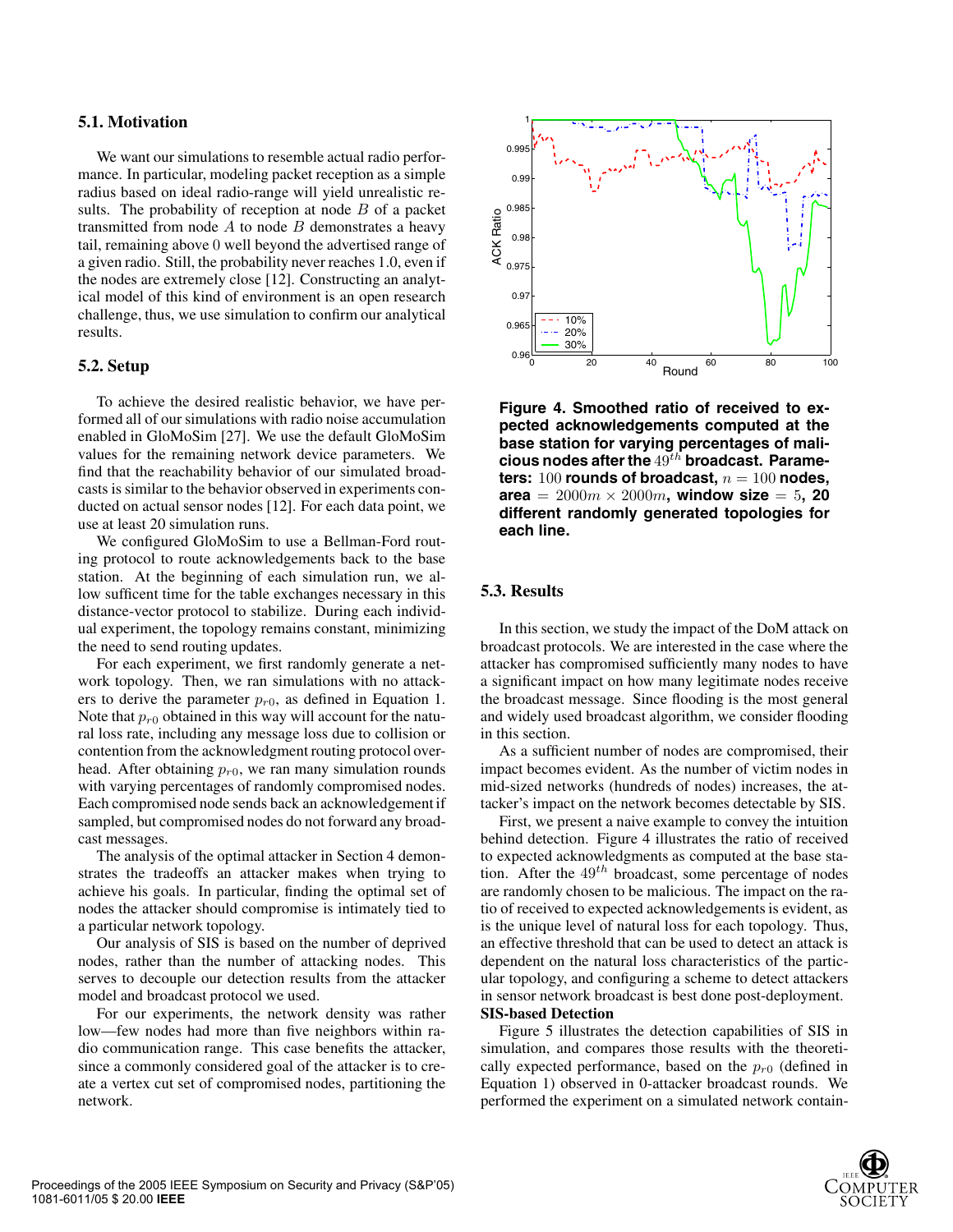

**Figure 5. Probability of detection of the Denial-of-Message Attack based on the number of nodes deprived of the broadcast. Network size**  $n = 600$  **nodes, area** =  $4898m \times$ 4898 $m, p = 0.10, \alpha = 0.05$ . After simulation, we calculated  $p_{r0} = 0.788327$  to generate the **theoretical curve.**

ing 600 nodes. We used the same randomly generated topology for multiple simulation runs, while varying which nodes were malicious.

We first ran hundreds of rounds of broadcast with no attackers to obtain  $p_{r0}$ , and then thousands of rounds with various percentages of attackers to generate a large set of victim nodes. We analyze the simulation output based on the number of deprived nodes in the network. For each number  $d$  of deprived nodes out of  $n$  total nodes, we collected the number of attack detections (true positives) and the number of non-detections (false negatives). Thus, for a given  $d$ :

$$
Pr(detect) = \frac{detected \; attacks}{occurrences \; of \; d}
$$

In Figure 5, the probability  $p$  that each node gets selected to return an acknowledgment is 0.10. We set the parameter  $\alpha = 0.05$  for the hypothesis test (see Section 3.3) so that SIS-based detection yields a low rate of false positives. The simulations show that the actual probability of detection closely follows our analytical result.

Figure 6 depicts the false positive rate we observed. The x-axis represents  $\alpha$ , the theoretical false positive rate.  $\alpha$  is used to pick the threshold of detection. The y-axis shows the simulated false positive rate (the number of false positives over 2000 rounds of broadcast to 599 nodes).

During simulation, we observe behavior in approximately 0.2% of all rounds where almost none of the nodes receives a broadcast message. After some investigation, we conclude that this is due to the broadcast message being lost on the first hop, because the base station has a collision. Since we use a flooding algorithm for broadcast, as



**Figure 6. Simulated false positive rate. 2000 rounds of simulations were run on a network with**  $n = 600$  **nodes, area** =  $4898m \times 4898m$ ,  $p = 0.10$ . The first 200 rounds of broadcast **were used for training, the rest were used for computing the false positive rate.**

the message propagates beyond the first hop, more redundancy is introduced, and such dramatic message losses are less likely to happen. In our simulation, if such dramatic message losses happen in the training rounds (where we calculate the natural loss rate,  $p_{r0}$ , for the network), we eliminate them from the training data. We included the rounds with dramatic message loss in Figure 6, which plots the false positive rate.

#### **Optimal Attacker**

In Section 4, we introduced the idea that increasing  $p$ may not necessarily increase security. As the number of acknowledgments destined for the base station increases, the traffic load on the nodes nearest the base station also increases. Thus, we see a higher natural loss rate, and  $p_{r0}$ decreases. A decrease in  $p_{r0}$  indicates that the network is becoming more unreliable, hence unpredictable, which benefits the attacker. In other words, the certainty with which the base station classifies missing acknowledgments as the result of natural loss, or the result of an attack, decreases. This suggests that there may be some values of  $p$  for which our random acknowledgment scheme will actually *outperform* a scheme where all nodes send acknowledgments for every broadcast ( $p = 1.0$ ).

Figure 7(a) shows the results of an experiment to test whether an increase in  $p$  results in a decrease in  $p_{r0}$ . Indeed, we see an increase in natural losses  $(p_{r0}$  decreasing) as more nodes are randomly selected to acknowledge (p increasing).

It is the goal of SIS-based detection to minimize an attacker's ability to increase his disruption of the network without increasing his probability of detection. In Section 4, we used a game theoretical analysis to show that there exists

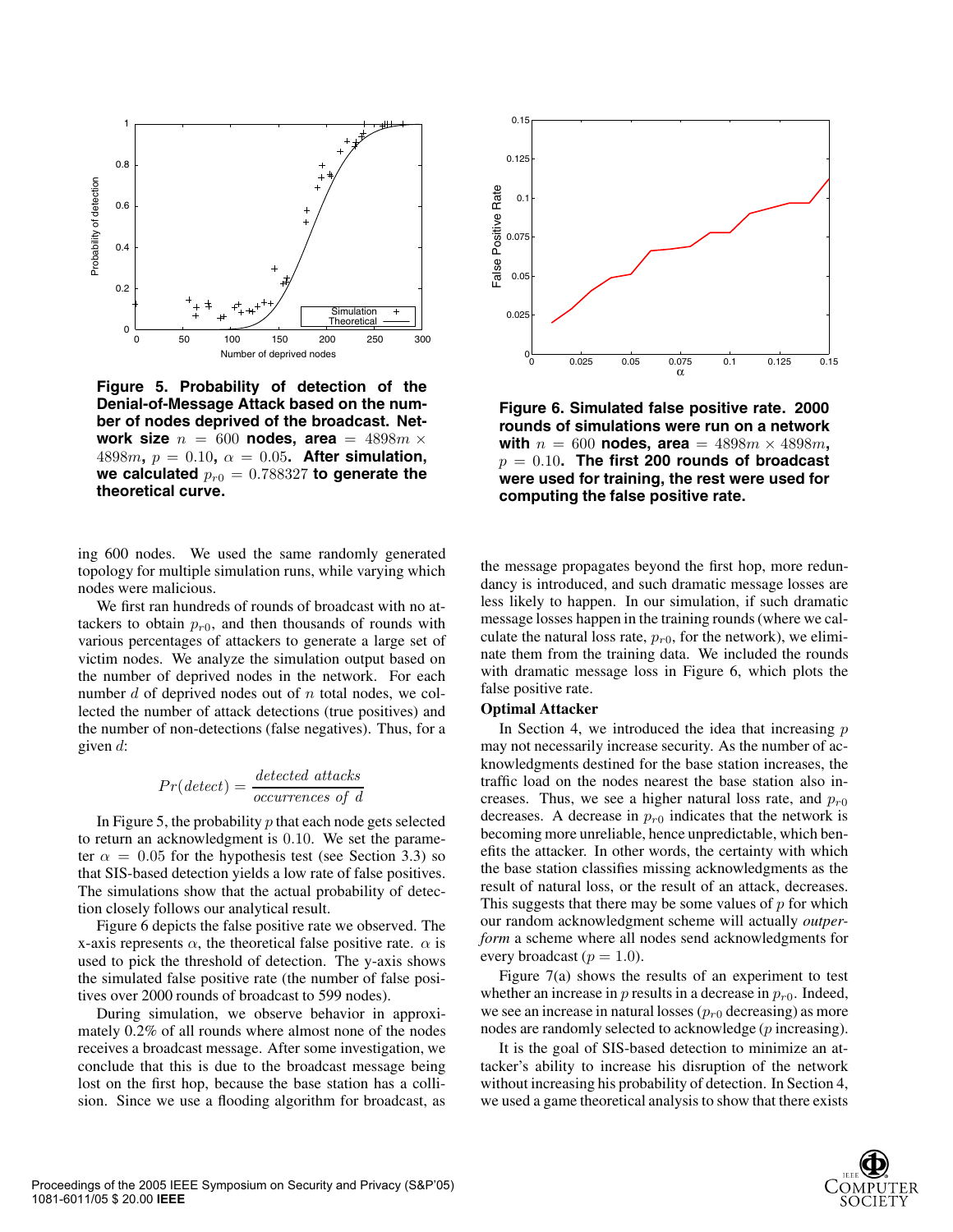a min-max point where the attacker's payoff can be minimized. Our result from the previous section suggests that the optimal point will not be at  $p = 1.0$ , which one might suspect from the analysis of the 0-loss network.

Figure 7(b) compares the attacker's optimal payoff in the 0-loss world with experimental results in the lossy world. The payoff function we use is the discounted reward function given in Equation 2, where the probability of detection is what we calculated in Figure 1. For the lossy world curve, we label the min-max point which shows the optimal p SIS-based detection should use for this particular topology. Thus, we have shown that the optimal  $p$  for SIS in a lossy, realistic network, is likely to be less than 1.0. The value was typically between 0.10 and 0.15 for the topologies we observed.

#### **5.4. Limitations**

Although we used the number of deprived nodes (as opposed to the number of malicious nodes) as our metric for the severity of an attack, our simulation results may still be tied to the use of blind flooding for broadcast and the introduction of randomly selected malicious nodes. A sophisticated attacker may compromise nodes in such a way as to most readily achieve his goal.

#### **6. Extensions and Discussion**

In this section, we examine possible extensions and alternative approaches to SIS.

## **6.1. Exclusive-Or Aggregation**

The base station may sometimes require a high level of assurance that all nodes have received a broadcast. Consider, for example, a binary code update to nodes to correct a programming error discovered post-deployment. Without the update, nodes may become useless. We now present a scheme that leverages the exclusive-or (XOR) of MACs to efficiently receive acknowledgments from all nodes.

Each node's acknowledgment takes the form of a message authentication code (MAC) computed with a secret key shared only between that node and the base station:  $\overline{MAC}(K_{si}^{MAC}, m)$ , where  $K_{si}^{MAC}$  denotes a shared key be-<br>tween the base station and node *i* tween the base station and node i.

Naive schemes requesting explicit acknowledgments from all nodes will result in acknowledgment implosion as messages near the base station. However, if nodes can aggregate acknowledgments as they near the base-station, network overhead will be minimized. Consider a tree-based broadcast protocol, where acknowledgments traverse the reverse path that the broadcast traversed on its way through the network.

Upon receiving acknowledgments from its children, each parent node can compute the XOR of its acknowledgment with those of all its children, and forward the resulting data up the tree towards the base station. For example, node i, with child nodes j and  $k$ , will compute the following:

$$
ACK_i = \text{MAC}(K_{si}^{\text{MAC}}, m) \oplus ACK_j \oplus ACK_k
$$

Node i will then forward  $ACK_i$  up the tree towards the base station. Upon receiving acknowledgments from all of its neighbors, the base station can then compute the XOR of all received acknowledgments. If all nodes received the broadcast, and all aggregated acknowledgments arrived at the base station, then the base station can compute:

$$
ACK_1 \oplus ACK_2 \oplus \ldots \oplus ACK_n
$$

where  $ACK_i$  denotes the acknowledgment message from node i, in a network of n nodes (node 0 is the base station). The base station can locally calculate an expected value for the XOR of all acknowledgments by iterating through the keys it shares with each node for the purpose of computing acknowledgment MACs. If this locally computed aggregate acknowledgment matches the aggregate acknowledgment calculated from the acknowledgment messages received over the network, then the base station knows that all of the nodes in the network must have received the broadcast.

This scheme is efficient if the expected performance of the network is such that all messages and acknowledgments can be expected to arrive. That is, it does not provide much useful information in the event that the locally computed aggregate acknowledgment does not match that computed from network data.

#### **6.2. Acknowledgment Aggregation**

Each receiver has a buffer to store the latest  $t$  messages. Once a node is selected to return an ACK, it acknowledges all  $t$  messages in its buffer instead of only the most recent one. This allows the base station to collect more information in one acknowledgment.

ACK aggregation enables delayed detection of an attack in a past round. Consider a node  $k$ , who is deprived of the message in round  $i$ ; and node  $k$  happens to be sampled in round  $i + \delta$ ,  $0 < \delta \le t$ . SIS-based detection may be able to discover the past attack  $\delta$  rounds later, provided that k is not deprived again in round  $i + \delta$ , in which case it will not be able to send back information about round  $i$ . This is acceptable, since the missing ACK in round  $i$  will be detected.

To illustrate the benefit of using ACK aggregation, consider a simple binary attacker, operating in a 0-loss network. The attacker controls  $x$  downstream nodes; in each round of broadcast, he either drops packets so that all  $x$  downstream nodes are deprived of the message, or he relays the message such that all  $x$  downstream nodes receive it. Figure 8 evaluates the ACK aggregation scheme in terms of the probability of detection after some broadcast rounds. Refer to the Appendix B for the detailed derivation on which this figure is based.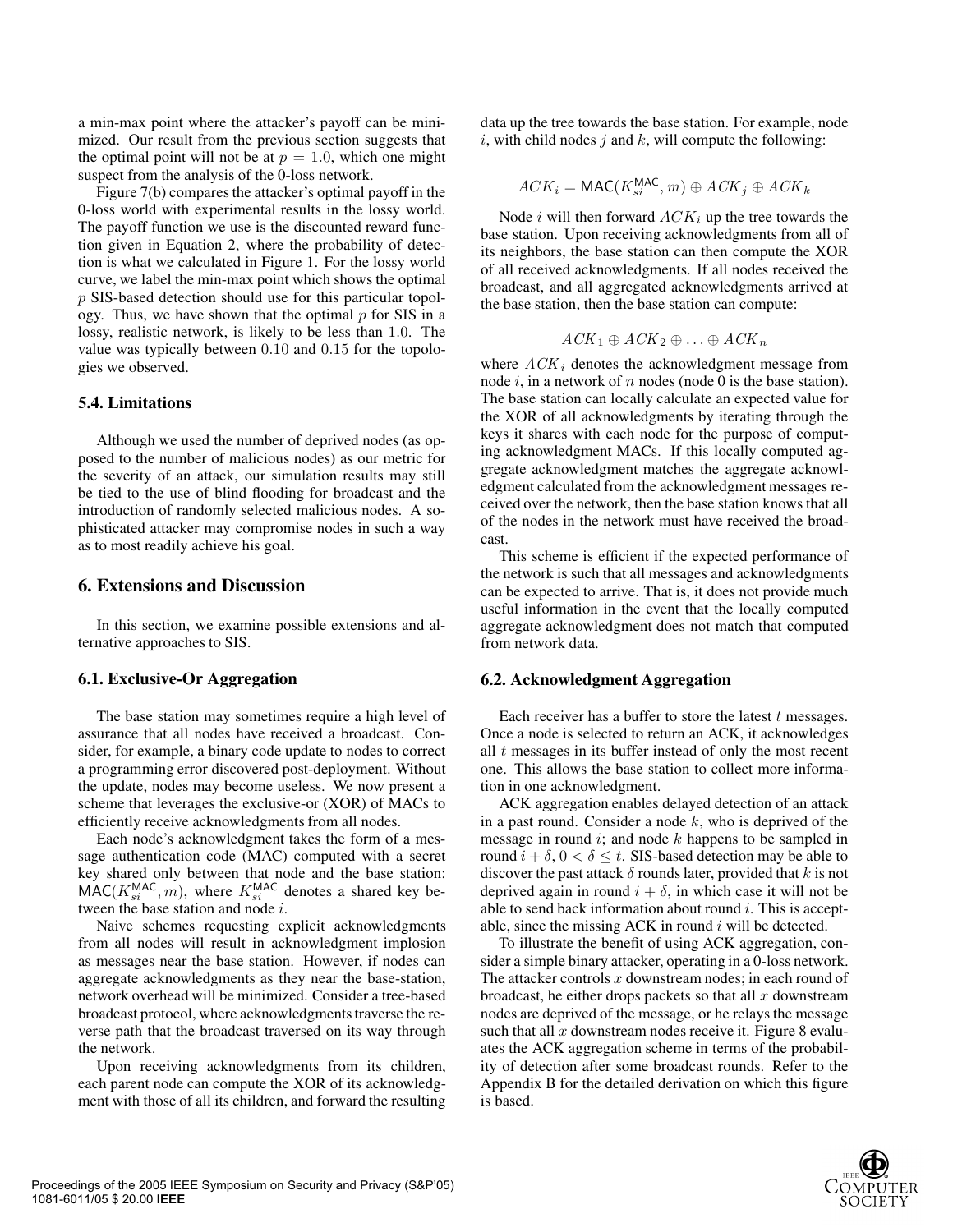

(a) More acknowledgements cause a higher natural loss rate. Based on simulation data of 200 nodes randomly spread over an area of  $2828m \times 2828m$ . For each p we ran 600 rounds of broadcast.



(b) The game theoretical optimal strategy for the attacker and SIS under simulated packet loss rate.  $\gamma = 0.8$ ,  $\alpha = 0.05$ .



**Figure 7. Impact of natural loss rate on the optimal attacker.**

**Figure 8. ACK aggregation scheme: probabil**ity of detection after x rounds of broadcast. **Each curve is for a different buffer size. When buffer size = 1, ACK aggregation reduces to the basic scheme.**

## **6.3. Reducing the Verifier's Computational Overhead**

Basic SIS requires that the verifier run through all receivers in the network, computing  $F$  with every receiver, for each round of broadcast. Therefore, the computational overhead of the verifier is proportional to the number of receivers in the network. Thus far we have assumed that the base station is the broadcast source as well as verifier. Since a base station is usually a powerful node, we have not been concerned about the computational overhead. However, there might be scenarios where reducing the  $O(n)$  computational cost is useful, e.g., in ad-hoc or sensor networks without a central entity such as a base station, or where an ordinary node is required to perform the verification task.

We propose the following extensions to our basic scheme to alleviate the verifier's computational overhead.

**Using a Unified Threshold** While the basic scheme requires that the verifier go through all nodes in the network to determine the set of sampled nodes, it is possible to skip this step and still achieve a fair detection rate. In our detection system, each node gets sampled independently with probability  $p$  for each broadcast round. If we assume that in the 0-attacker world, an ACK will be received from any sampled node with probability  $p_{r0}$ , then we can obtain the prior distribution function for  $R_i$  (the actual number of ACKs received in round i) without knowledge of  $S_i$  (the number of sampled nodes). Based on the prior distribution of  $R_i$ , we can obtain a unified threshold for  $R_i$ , regardless of  $S_i$ , to use as the rejection rule. Note that, in comparison, the threshold of rejection in the basic scheme is a function of  $S_i$ . In the unified threshold scheme, for every incoming ACK, the verifier still needs to check whether the acknowledging node is actually sampled. However, as shown in Figure 9, the prior distribution of  $R_i$  has larger variance than the posterior distribution when  $S_i$  (number of nodes sampled in round i) is known. This weakens the precision of our detection system, i.e., if we fix the false positive rate, then using the unified threshold will yield a higher false negative rate. To reduce the false positive rate, we can relate the  $R_i$ 's in multiple re-

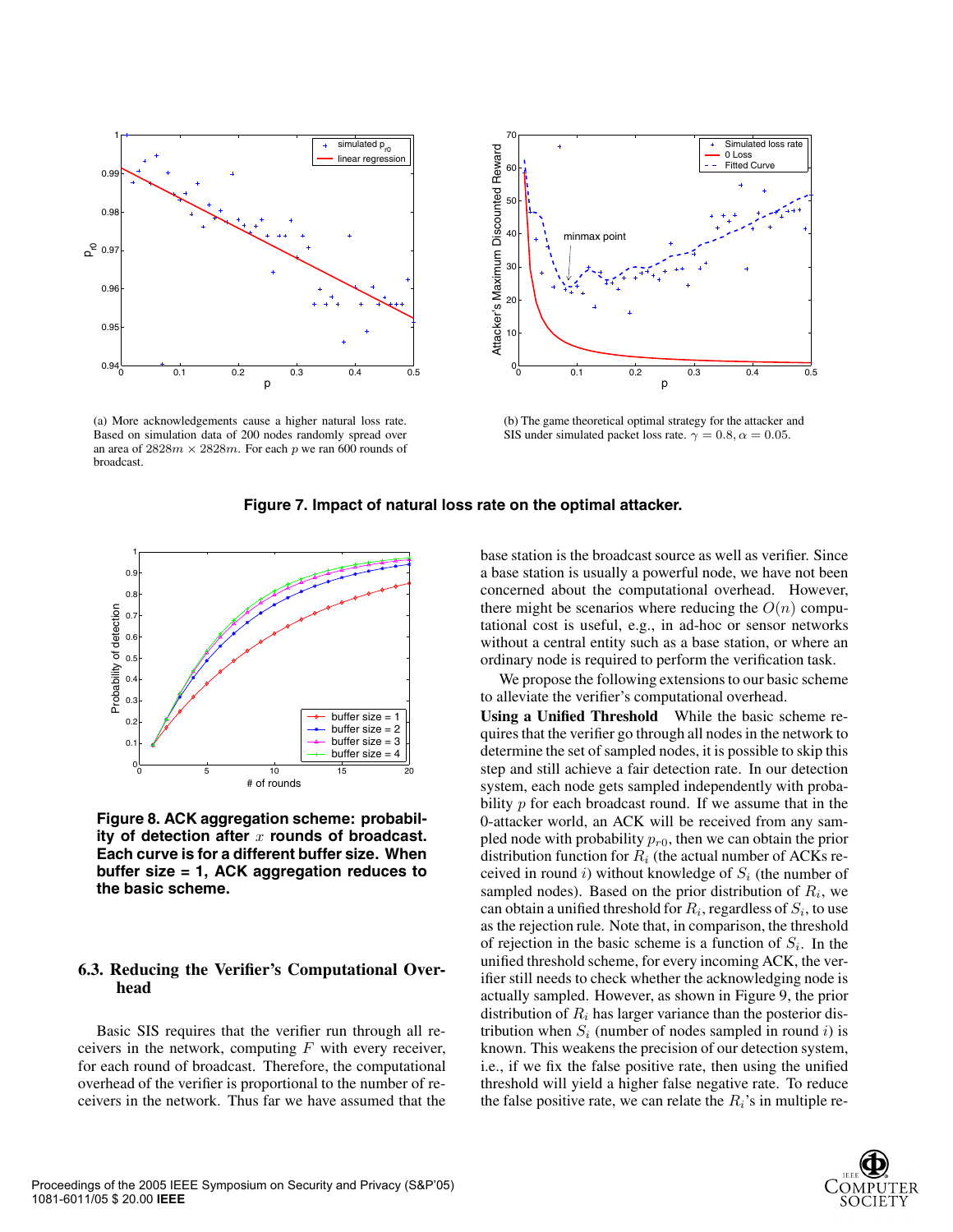

**Figure 9. Cumulative Distribution Function of**  $R_i$  with and without prior knowledge of  $S_i$ . **Network size**  $n = 300$ ,  $p = 0.1$ ,  $p_{r0} = 0.95$ .

cent rounds, and check whether they are a good fit of the hypothetical distribution. Note that here we assume that the attack is continual, i.e., if there is an attack in one particular round, it is likely that there is an attack in recent rounds as well.

**Random Acknowledgment + Random Checking** One can apply the random testing idea twice:

- 1. Random Acknowledgment: the broadcaster randomly selects a subset of nodes to sample (return ACKs);
- 2. Random Checking: the verifier randomly picks a subset of nodes to check whether they are sampled, and if so, whether they have indeed returned an ACK.

Assume that the impact of the ACKs on the wireless communication medium is negligible. Then random acknowledgment with probability  $p_{ack}$  in combination with random checking with probability  $p_{check}$  equals random acknowledgment with probability  $(p_{ack} \cdot p_{check})$ , with respect to detection rate. Table 1 illustrates the tradeoff between transmission and computational overhead using random checking.

#### **6.4. Random Testing with Varying Probability**

In our previous discussions, we have used a uniform sampling probability throughout the network. Sometimes, however, we may want to specifically check a network area.

For instance, certain network regions may have stricter security requirements than others. In these scenarios, we want to associate different regions with a different sampling probabilities. One way to achieve this is through area-based keys [18]. By attaching to a message a MAC computed with an area-based key, the base station can broadcast to the corresponding region of nodes, effectively tuning their sampling probability.

#### **6.5. Explicit Acknowledgment Requests**

The base station may need to explicitly request a set of nodes to acknowledge in each broadcast round. For instance, at some point, the base station might suspect that parts of the network are being attacked. Therefore, it may want to perform a more thorough survey of the suspicious region. Explicit acknowledgment requests instructing relevant nodes to return acknowledgments or reports in the next few rounds can be used to obtain this information. We must ensure that attackers eavesdropping on broadcast messages cannot ascertain which nodes are selected to send acknowledgments, or the attacker may selectively forward broadcast messages to only those nodes.

Bloom filters [2] can be used to encode a set of nodes from which the base station explicitly wants acknowledgments. Let  $k_1, k_2, \ldots, k_t$  be the t nodes from which the base station wants an acknowledgment. Let  $H_1, H_2, \ldots, H_u$  be the  $u$  hash functions of the Bloom filter, each with range  $\{1,\ldots,v\}$ . Let  $\ell = (b_1, b_2, \ldots, b_v)$  be a bit vector of length  $v. \ell$  is the Bloom filter we attach to the message, and it is initially set to 0. Then the base station goes through the following construction:

- 1.  $\forall i, 1 \leq i \leq t$ , the base station computes  $MAC_i = MAC(KMAC_m)$  where  $K^{MAC}$  is another shared key  $MAC(\overline{K}_{si}^{MAC}, m)$ , where  $K_{si}^{MAC}$  is another shared key<br>between the base station and node k between the base station and node  $k_i$ .
- 2.  $\forall i, 1 \leq i \leq t, \forall j, 1 \leq j \leq u$ , the base station computes  $H_{ij} = H_j(MAC_i)$ , and sets  $b_{H_{ij}} = 1$ .

For node  $k$  that receives the message, it performs a membership test: it computes  $MAC(\overline{K}_{sk}^{MAC}, m)$ , hence  $H_1(MAC)$  if all of these positions are 1 in  $H_1(MAC), \ldots, H_u(MAC)$ ; if all of these positions are 1 in the Bloom filter, then node  $k$  knows it is required to send back an acknowledgment in this round.

Note that the Bloom filter may induce a small number of false positives, i.e., a few unsampled nodes may pass the membership test and therefore believe that they are supposed to acknowledge. On the other hand, Bloom filters ensure that there are no false negatives, i.e., all sampled nodes are guaranteed to pass the membership test. In practice we can tune our  $u$  and  $v$  parameters to enable tradeoff between messaging overhead, computational overhead, and false positive rate.

Given the Bloom filter, an adversary cannot figure out which set of nodes are selected, as long as the shared keys between the base station and each node are kept secret. This prevents him from selectively forwarding the message only to nodes that are sampled.

We use a broadcast authentication protocol such as  $\mu$ TESLA [24] to authenticate the message and the Bloom filter. This prevents an attacker from arbitrarily altering the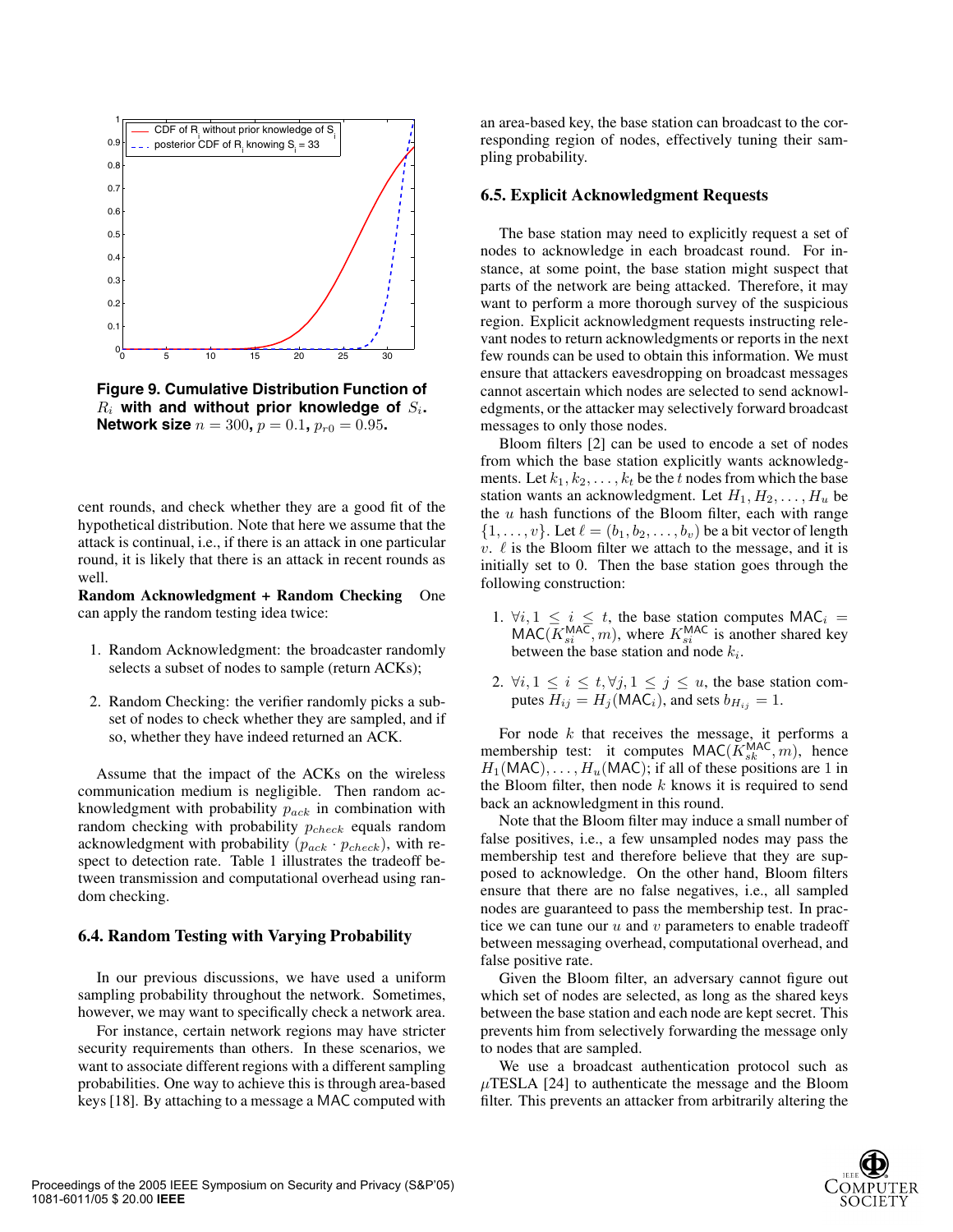| Scheme                           |                     | Transmission Overhead   Computational Overhead |
|----------------------------------|---------------------|------------------------------------------------|
| $r$ random ACK + random checking | $n \cdot p_{ack}$   | $n \cdot p_{check}$                            |
| random ACK                       | $n \cdot p_{equiv}$ |                                                |

**Table 1. Use of random checking to enable trade-off between computational and bandwidth resources.** The two schemes in the table are equal in terms of detection rate  $(p_{equiv} = p_{ack} \cdot p_{checkk})$ , assuming acknowledgments have negligible impact on the wireless communication medium.  $p_{ack}$  is the probability of selection of a given node to return a random acknowledgment;  $p_{check}$  is the probability of selection of a given node by the verifier for checking; and  $n$  is the network size.

Bloom filter, e.g., setting every bit to 1 in order to perform a DoS attack.

#### **6.6. Catching the Malicious Node**

After the verifier in a sensor network has detected the DoM attack, it may be desirable to identify the malicious  $node(s)$ . We present a simple approach for identifying the malicious node.

We start by using a fine-grained network diagnosis to identify the scope of damage. We observe that victim nodes in a DoM attack are usually geographically correlated, i.e., if one node is found to have missed the message, its neighbors are likely to be victims too. If the base station knows the topology of the network, it could do an expanding ring search to identify the region under attack. For example, if the base station detects that node  $A$  is deprived of a broadcast message, it explicitly queries all of A's neighbors to determine whether they have received the message. In this way, the base station expands its search for every deprived node it finds, by querying all that node's neighbors.

The malicious node must be on the boundary of the affected region. We may now use a voting protocol to find the malicious node. The voting protocol requires that each node keep watch over its neighbors' behavior in each broadcast, so that when a DoM attack is detected, the base station could poll the nodes near the boundary of the victim region. For instance, consider an attacker dropping packets in a blind flooding protocol. Since each node is supposed to relay the message, if node A notices that its neighbor B is not relaying the message, it may vote that node B is malicious. In more complex protocols such as some cluster-based protocols [16, 19, 26], it is harder to define what constitutes malicious behavior. Additionally, a sophisticated attacker M may attempt to frame legitimate nodes, i.e., to make them look like attackers so that their votes against  $M$  will be discredited. In such cases, it is more difficult to distinguish a legitimate node from a malicious one.

## **7. Conclusion and Future Work**

Despite the importance of broadcast communication in sensor networks, so far no secure broadcast communication protocols have been proposed that can withstand attacks. In this paper, we introduce the *Denial-of-Message Attack (DoM)* in sensor networks and show how current broadcast protocols are vulnerable to it. In the presence of message loss, detecting a stealthy attacker is a challenge, as we show in this paper. We present Secure Implicit Sampling (SIS), which is to the best of our knowledge the first protocol to detect DoM attacks in sensor network broadcasts. We use a game theoretic model to evaluate SIS, and show that it significantly constrains a DoM adversary even if he behaves optimally.

Our paper represents a first step in this important area. While SIS provides a general mechanism that allows us to sample a subset of network nodes for acknowledgments in a way hidden from the adversary, we do not stipulate what algorithm to use in practice for setting alarm thresholds and performing attack response, since thresholding and attack response algorithms should fit the needs of the specific application in concern. However, we do propose a basic model based on which we study the behavior of the optimal attacker. Though our model agrees well with the simulation scenario, it has several limitations. First, we assume that the network operates under stable conditions and nodes are immobile. We also assume that nodes do not fail over time. Second, we assume that lost acknowledgments are uncorrelated, which may not hold in some networks. We would like to address these limitations in future work and we anticipate that this paper will encourage other researchers to start working in this important area.

# **8. Acknowledgments**

We gratefully acknowledge support, feedback, and fruitful discussions with Lujo Bauer, Abtin Keshavarzian, Arati Manjeshwar, Bhaskar Srinivasan, Jimeng Sun, and Lakshmi Venkatraman. We also thank Charles Fry for his invaluable assistance in managing the simulator. We would also like to thank the anonymous reviewers for their helpful comments and suggestions.

## **References**

[1] M. Bellare, R. Canetti, and H. Krawczyk. Keying hash functions for message authentication. In *Proceedings of Ad-*

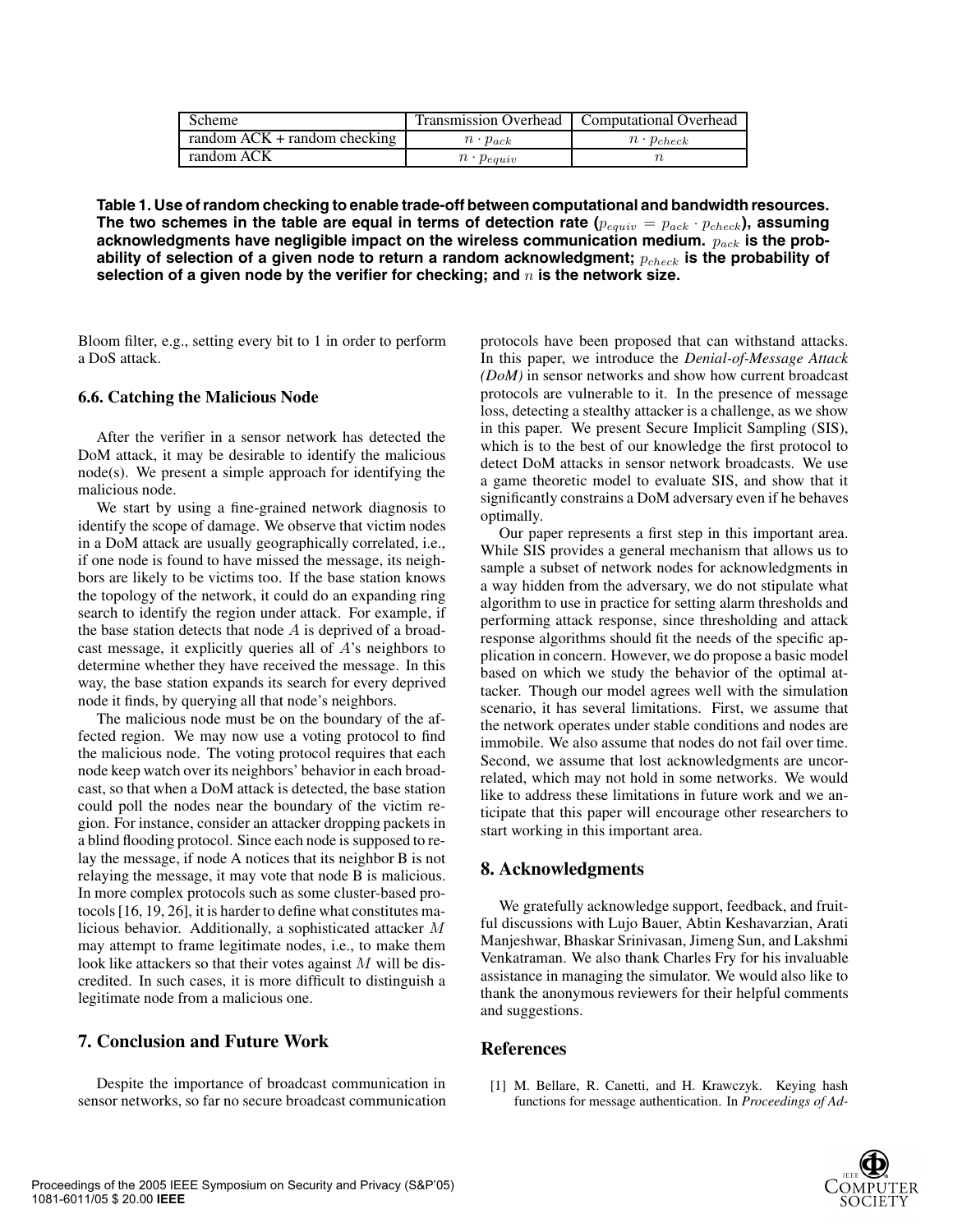*vances in Cryptology (Crypto)*, pages 1–15, 1996.

- [2] B. Bloom. Space/time trade-offs in hash coding with allowable errors. *Communications of the ACM*, 13(7):422–426, 1970.
- [3] J. Byers, M. Luby, M. Mitzenmacher, and A. Rege. A Digital Fountain approach to reliable distribution of bulk data. In *Proceedings of the ACM SIGCOMM Conference on Applications, Technologies, Architectures, and Protocols for Computer Communication*, pages 56–67, 1998.
- [4] M. Cagalj, J.-P. Hubaux, and C. Enz. Minimum-energy broadcast in all-wireless networks: NP-completeness and distribution issues. In *Proceedings of the ACM Conference on Mobile Computing and Networking (MobiCom)*, Sept. 2002.
- [5] J. Daemen and V. Rijmen. *The Design of Rijndael*. Springer-Verlag, 2002.
- [6] B. Deb, S. Bhatnagar, and B. Nath. Information assurance in sensor networks. In *Proceedings of the ACM Conference on Wireless Sensor Networks and Applications (WSNA)*, pages 160–168, Sept. 2003.
- [7] B. Deb, S. Bhatnagar, and B. Nath. ReInForM: Reliable information forwarding using multiple paths in sensor networks. In *Proceedings of the IEEE Conference on Local Computer Networks (LCN)*, Oct. 2003.
- [8] J. Deng, R. Han, and S. Mishra. INSENS: INtrusion-tolerant routing in wireless SEnsor NetworkS. Technical Report CU-CS-939-02, Department of Computer Science, University of Colorado, Nov. 2002.
- [9] J. Deng, R. Han, and S. Mishra. A performance evaluation of intrusion-tolerant routing in wireless sensor networks. In *Proceedings of the IEEE Workshop on Information Processing in Sensor Networks (IPSN)*, pages 349–364, Apr. 2003.
- [10] T. Friedman and D. Towsley. Multicast session membership size estimation. In *Proceedings of IEEE Infocom*, Mar 1999.
- [11] D. Ganesan, R. Govindan, S. Shenker, and D. Estrin. Highly resilient, energy-efficient multipath routing in wireless sensor networks. *Mobile Computing and Communication Review (MC2R)*, 5(4):10–24, 2002.
- [12] D. Ganesan, B. Krishnamachari, A. Woo, D. Culler, D. Estrin, and S. Wicker. Complex behavior at scale: an experimental study of low-power wireless sensor networks. Technical Report 02-0013, Computer Science Department, UCLA, July 2002.
- [13] Y.-C. Hu, A. Perrig, and D. Johnson. Rushing attacks and defense in wireless ad hoc network routing protocols. In *Proceedings of the ACM Workshop on Wireless Security (WiSe)*, Sept. 2003.
- [14] IETF RMT Working Group. Reliable multicast transport (RMT) charter. http://www.ietf.org/html. charters/rmt-charter.html.
- [15] C. Karlof and D. Wagner. Secure routing in wireless sensor networks: Attacks and countermeasures. In *Proceedings of the IEEE Workshop on Sensor Network Protocols and Applications*, May 2003.
- [16] H. Lim and C. Kim. Flooding in wireless ad hoc networks. *Computer Communications*, 24, Feb. 2001.
- [17] C. R. Lin and M. Gerla. Adaptive clustering for mobile wireless networks. *IEEE Journal of Selected Areas in Communications*, 15(7):1265–1275, 1997.
- [18] D. Liu and P. Ning. Location-based pairwise key establishments for relatively static sensor networks. In *Proceedings of ACM Workshop on Security of Ad Hoc and Sensor Networks (SASN)*, Oct. 2003.
- [19] W. Lou and J. Wu. On reducing broadcast redundancy in ad hoc wireless networks. *IEEE Transactions on Mobile Computing*, 1(2):111–122, Apr. 2002.
- [20] S. Marti, T. Giuli, K. Lai, and M. Baker. Mitigating routing misbehaviour in mobile ad hoc networks. In *Proceedings of the Conference on Mobile Computing and Networking*, pages 255–265, Aug. 2000.
- [21] S.-Y. Ni, Y.-C. Tseng, Y.-S. Chen, and J.-P. Sheu. The broadcast storm problem in a mobile ad hoc network. In *Proceedings of the ACM Conference on Mobile Computing and Networks (MobiCom)*, Aug. 1999.
- [22] J. Nonnenmacher and E. W. Biersack. Scalable feedback for large groups. *IEEE/ACM Transactions on Networking*, 7(3):375–386, 1999.
- [23] E. Pagani and G. Rossi. Reliable broadcast in mobile multihop packet networks. In *Proceedings of the ACM Conference on Mobile Computing and Networking (MobiCom)*, pages 34–42, 1997.
- [24] A. Perrig, R. Szewczyk, V. Wen, D. Culler, and J. Tygar. SPINS: Security protocols for sensor networks. In *Proceedings of the ACM Conference on Mobile Computing and Networks (MobiCom)*, July 2001.
- [25] J. Staddon, D. Balfanz, and G. Durfee. Efficient tracing of failed nodes in sensor networks. In *Proceedings of the ACM Workshop on Wireless Sensor Networks and Applications (WSNA)*, 2002.
- [26] I. Stojmenovic, M. Seddigh, and J. Zunic. Dominating sets and neighbor elimination-based broadcasting algorithms in wireless networks. *IEEE Transactions on Parallel and Distributed Systems*, 12(12):1– 12, Dec. 2001. Correction to pseudocode available at http://www.csi.uottawa.ca/ ivan/wireless.html.
- [27] M. Takai, L. Bajaj, R. Ahuja, R. Bagrodia, and M. Gerla. Glomosim: A scalable network simulation environment. Technical Report 990027, UCLA, Computer Science Department, 1999.
- [28] A. Wood and J. Stankovic. Denial of service in sensor networks. *IEEE Computer*, pages 54–62, Oct. 2002.
- [29] Y. Yi, M. Gerla, and T. J. Kwon. Efficient flooding in ad hoc networks using on-demand (passive) cluster formation. In *Proceedings of the ACM Symposium on Mobile Ad Hoc Networking and Computing (MobiHoc)*, 2002.

#### **A The Binomial Distribution Assumption**

Figure 10 is a visual representation of how well the binomial model fits simulation result under three different sample sizes. As is conjectured, the figure demonstrates that the binomial model fits well when the sample size is small; however, as the sample size increases, the simulation curve tends to deviate from the binomial distribution. Also the simulation distribution tends to have larger variance than the fitted binomial distribution, which can be explained by the correlation between the sampled nodes that our model does not account for.

# **B Derivation for ACK aggregation**

In Section 6.2, we discussed using ACK aggregation to enable delayed detection of past attacks. We considered a